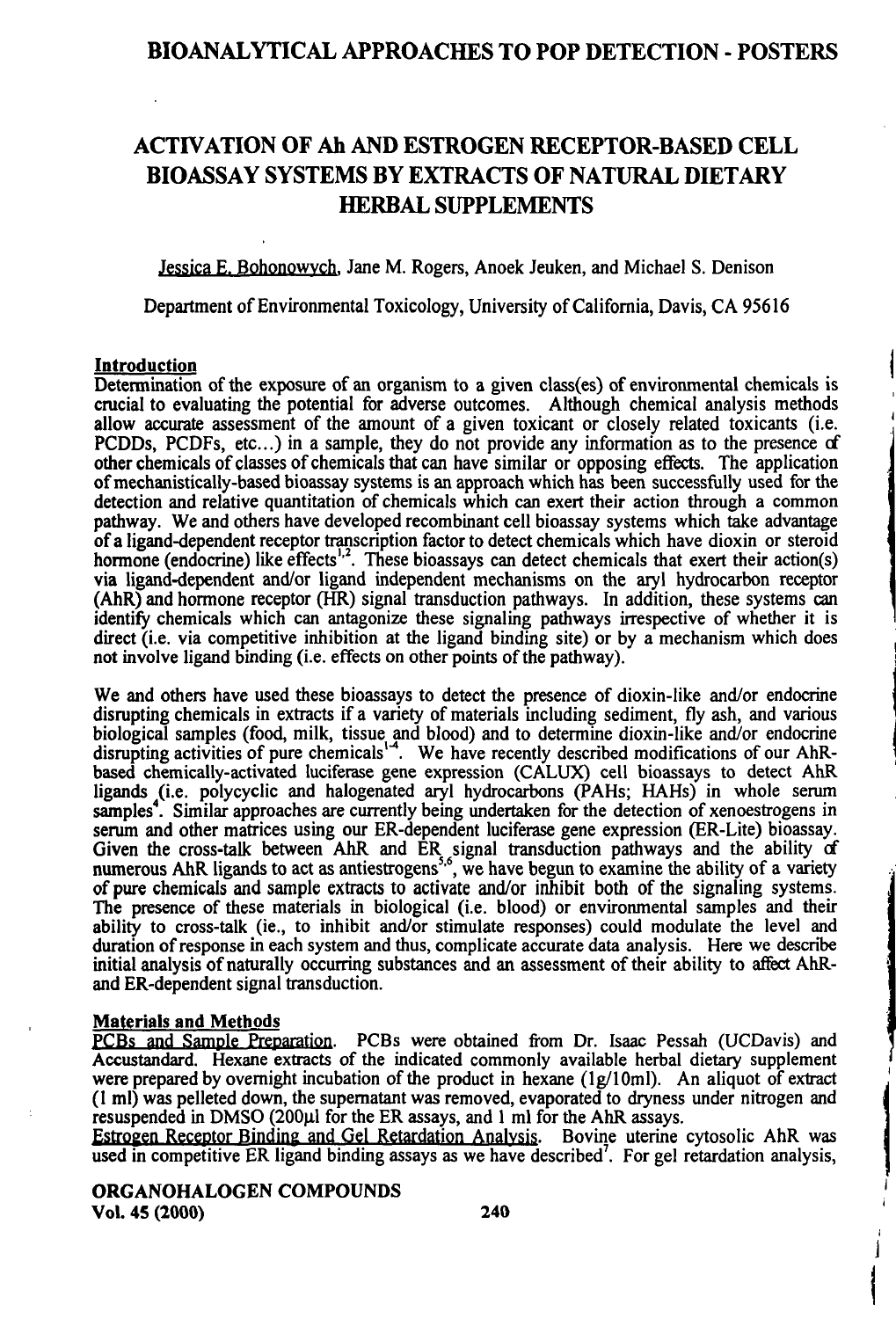## BIOANALYTICAL APPROACHES TO POP DETECTION - POSTERS

guinea pig hepatic was incubated with 2.5  $\mu$ l herbal extract, DMSO (20  $\mu$ l/ml), or TCDD (20 nM) and AhR:Arnt:DRE complex formation determined as previously described<sup>8</sup>.<br>ER-Lite and CALUX Bioassays. For analysis of activation of ER-sign

For analysis of activation of ER-signal transduction,  $r$ ecombinant human ovarian cells (BG1Luc4E<sub>2</sub>) were grown in estrogen stripped media (ESM) (phenol red free MEM with 5% dextran-coated charcoal stripped fetal bovine serum) and incubated for 24 hr with 0.1% herbal extract in ESM for 24 hr. For analysis of AhR activation, recombinant mouse hepatoma cells  $(H1L1.1c2)$  treated with 2% herbal extract in MEM for 4 hr. Following incubation, all cells were lysed and luciferase activity measured as previously described<sup>1</sup>  $BGLuc4E<sub>2</sub>$  and  $H1L1.1c2$  cells contain stably transfected reporter genes which respond to esttogen or 2,3,7,8-tetrachlordibenzo-p-dioxin (TCDD), respectively, with the induction of fireffy luciferase.

#### **Results and Discussion**

We have previously demonstrated that coplanar PCBs (i.e.  $3,3',4,4'$ -TCB and  $3,3',4,4',5$ -PCB) can bind to the AhR and activate gene expression in the CALUX bioassay", but not the ER-lite assay<sup>2</sup>. In contrast, non-coplanar PCBs, such as  $2,3,4,4'$ -TCB and  $2,2',3,5,6$ -PCB, were active in the ER-lite assay<sup>2</sup>, while other non-coplanars were inactive in the CALUX bioassay. Not only are these results consistent with what is know about AhR ligand binding specificity, but it reveak two new PCBs which are potential endocrine dismptors.

A number of the herbal extracts contain ligands for the ER as indicated by their ability to competitively inhibit  ${}^{3}$ [H] estradiol binding (Table 1). The supplements with the greatest binding activity included ginger, hawthorn, licorice, saw palmetto, and St. John's wort. Ginger, activity included ginger, hawthorn, licorice, saw palmetto, and St. John's wort. hawthom, and licorice also induced the ER-Lite bioassay, suggesting that these extracts contain agonists. Damiana and dong quai extracts also induced expression in the ER-Lite bioassay and yet bound the ER weakly (dong quai) or not at all (damiana). These extracts may contain compounds that are metabolized to ER agonists in vivo, or may affect ER activity indirectly (i.e. by phosphorylation). In confrast, a previous study did not find that these herbal extracts (with the exception of licorice) contained ER ligands, nor did they induce cell proliferation in T47D breast cancer cells". However, that study used extracts of whole herbs in ethanol and measured binding using intact human breast cancer cells while our studies examined ER binding in vifro and induction in human ovarian cells. These issues may account for some of these differences. Those extracts which were able to competitively inhibit binding of  ${}^{3}$ [H] estradiol to the ER were also assayed for anti-esttogenic activity (Table 1). St. John's wort inhibited esfrogen dependent induction in the bioassay by  $78.55 \pm 8.89\%$  (data not shown). Unlike the rest of the supplements, the brand of St. John's wort used also included a number of added ingredients, thus it is unknown whether a plant derived compound and/or an additive is responsible for the activity.

Extracts of ginseng, licorice, ginkgo biloba, and black cohosh were the greatest activators of AhR:DNA binding in vitro, indicating that they may contain AhR ligands (Fig. 1). These four extracts also induced gene expression in the CALUX bioassay (Fig. 2). However, the most active extract in the bioassay was devil's claw which was only weakly positive in the GRA. The lack of correlation between the ability of an extract to activate the AhR in vitro and to induce gene expression in whole cells may be explained by metabolism of the compound to a more, or less, potent agonist, bioavailability of the compound to its target site, or activation or recmitment of secondary proteins. These results clearly demonstrate the presence of AhR and ER ligands in a number of these herbal supplements with some extracts (ginger and licorice) containing ligands for both receptor systems. Further work needs to be conducted to determine the potency and pharmacological effects of these compounds in vivo and whether the levels that can be found in blood samples can interfere with analysis by the CALUX or ER-Lite assays.

ORGANOHALOGEN COMPOUNDS Vol. 45 (2000) 241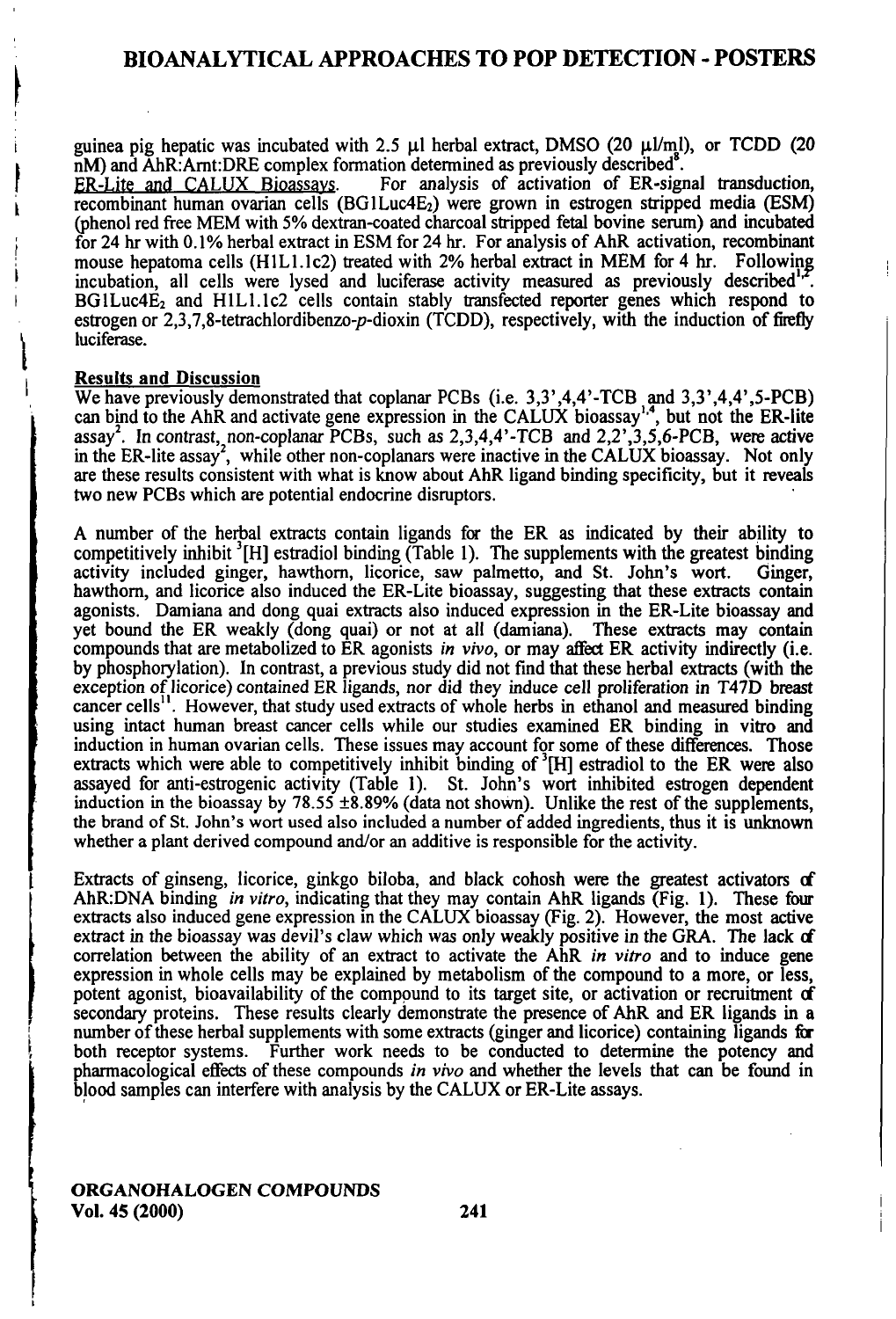# BIOANALYTICAL APPROACHES TO POP DETECTION - POSTERS

### Acknowledgements

This work is supported by the National Institutes Health (ES07685, ES04699) (MSD), the UC Center for Envfronmental Health Sciences (ES05707) (MSD/JB) and a UC Toxic Substances Research and Teaching Program fellowship (JMR).

### **References**

1. Gartison P.M., Tullis K, Aarts M.M.J.G., Brouwer A., Giesy J.P., Denison M.S. (1996) Fund. App. Toxicol. 30, 194-203.

2. Rogers J.M. and Denison M.S. (2000) In Vitto and Molec. Toxicol. (In Press).

3. Murk, A.J., Leonards, P.E.G., Bulder, A.S., Jonas, A.S., Rozemeijer, M.J.C., Denison, M.S., Koeman, J.H. and Brouwer, A. (1997) Environ. Toxicol. Chem. 16, 1583-1589.

4. Ziccardi, M.H., Gardner I.A. and Denison, M.S. (2000) Development and modification of a recombinant cell bioassay to directly detect halogenated and polycyclic aromatic hydrocarbons in semm, Toxicol. Sci. 54, 183-193.

5. Gierthy, J.F., Spink, B.C., Figge, H.L., Pentecoast, B.T. and Spink D.C. (1996) J. Cell. Biochem. 60, 173-184.

6. Gillesby, B.E., Santostefano, M., Porter, W., Safe, S., Wu, Z.F. and Zacharewski, T.R. (1997) Biochem. 36, 6080-6089.

7. Johnson, M. L., Salveson, A., Holmes, L., Denison, M. S. and Fry, D. M. (1998) Bull. Environ. Contam. Toxicol. 60, 609-614.

8. Bank P.A., Yao E.F., Swanson H.L, Tullis K., Denison M.S. (1995) Arch. Biochem. Biophys. 317, 439-448

| <b>Herbal Supplement</b> | Percent Inhibition of Specific <sup>3</sup> [H]<br><b>Estradiol Binding</b> | <b>Percent of ER Mediated</b><br><b>Luciferase Induction</b> |
|--------------------------|-----------------------------------------------------------------------------|--------------------------------------------------------------|
| InM Estradiol            |                                                                             | 100                                                          |
| Alfalfa                  | $-2.63 \pm 1.79$                                                            | $-2.58 \pm 0.68$                                             |
| <b>Black Cohosh</b>      | $-1.11 \pm 1.93$                                                            | $-2.90 \pm 0.36$                                             |
| <b>Blessed Thistle</b>   | $8.49 \pm 1.03$                                                             | $-2.66 \pm 0.85$                                             |
| Catnip                   | $-2.52 \pm 2.48$                                                            | $-2.11 \pm 0.96$                                             |
| Damiana                  | $-11.65 \pm 2.31$                                                           | $17.48 \pm 2.21$                                             |
| Devil's Claw             | $-7.14 \pm 3.45$                                                            | $0.62 \pm 2.48$                                              |
| Dong Quai                | $17.31 \pm 1.58$                                                            | $24.67 \pm 6.16$                                             |
| Fo-Ti                    | $6.98 \pm 2.56$                                                             | $0.60 \pm 1.27$                                              |
| <b>Ginger</b>            | 54.36 ±4.61                                                                 | $11.69 + 3.30$                                               |
| Ginkgo Biloba            | $2.37 \pm 1.11$                                                             | $-1.00 \pm 0.28$                                             |
| Ginseng                  | $3.77 \pm 1.06$                                                             | $-1.23 \pm 0.22$                                             |
| Hawthorn                 | $51.09 \pm 2.89$                                                            | $-1.30 \pm 0.30$                                             |
| Kava Kava                | $-5.87 \pm 5.49$                                                            | $-0.47 \pm 2.06$                                             |
| <b>Kelp</b>              | $7.65 \pm 0.93$                                                             | $1.87 \pm 1.17$                                              |
| Licorice                 | $35.81 \pm 2.45$                                                            | $12.85 \pm 6.06$                                             |
| Nettle                   | $5.23 \pm 0.41$                                                             | $-1.44 \pm 0.27$                                             |
| Pau d'Arco               | $6.78 \pm 0.77$                                                             | $-1.35 \pm 0.21$                                             |
| Saw Palmetto             | 72.66 ±4.32                                                                 | $1.47 \pm 0.70$                                              |
| St. John's Wort          | $24.37 \pm 1.33$                                                            | $-1.26 \pm 0.28$                                             |
| Uva Ursi                 | $-0.07 \pm 2.93$                                                            | $-1.15 \pm 0.37$                                             |
| Valerian Root            | $0.32 \pm 1.27$                                                             | $3.12 \pm 5.45$                                              |
| White Oak                | $-0.57 \pm 3.52$                                                            | $-0.85$ ±0.29                                                |
| White Willow             | $-3.60 \pm 3.49$                                                            | $-1.54 \pm 0.10$                                             |

Table 1: ER binding and luciferase induction analysis of herbal supplement exfracts.

#### ORGANOHALOGEN COMPOUNDS Vol. 45 (2000) 242